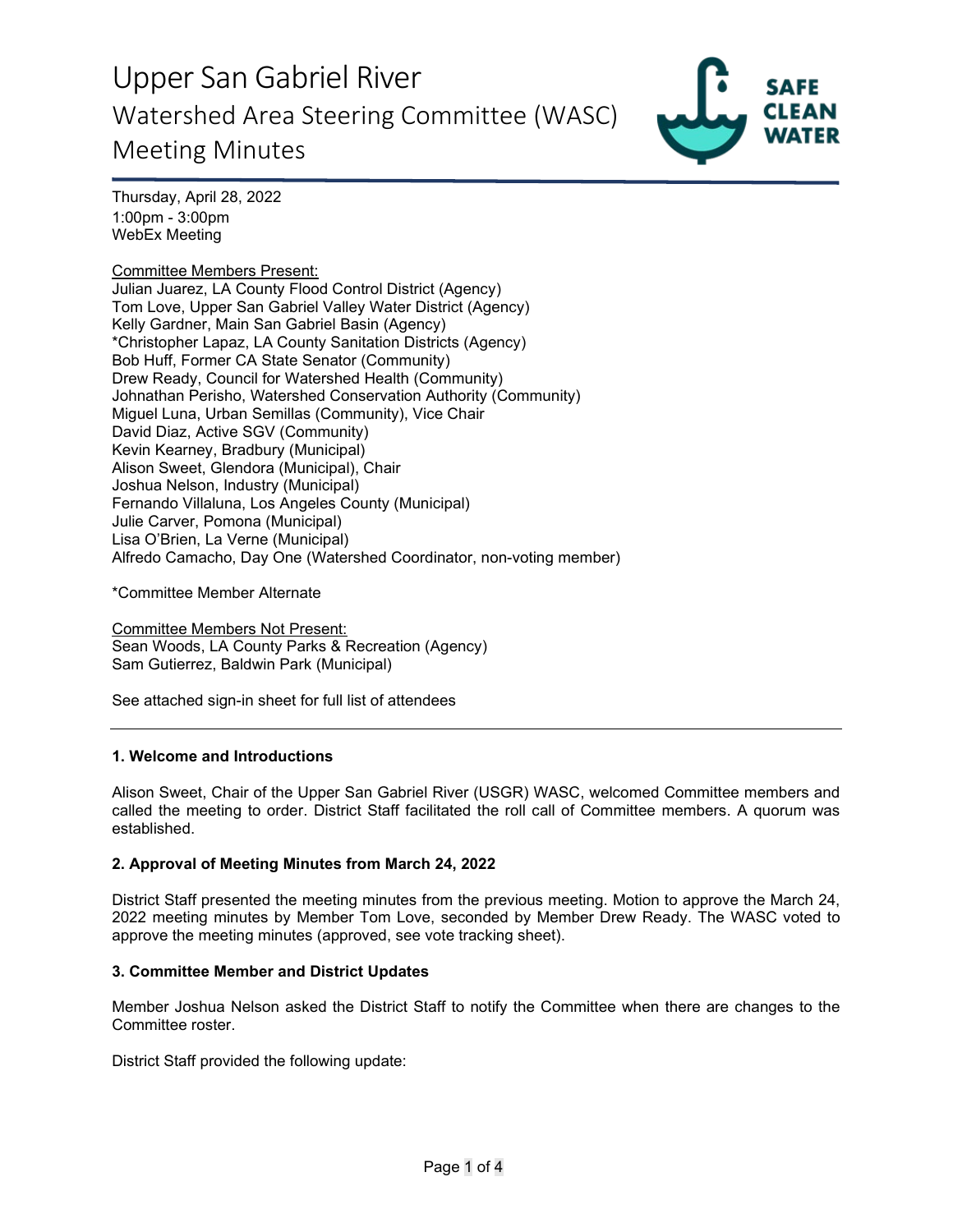

- The deadline for tax relief applications is May 1: Low-Income Senior-Owned exemptions and General Income-Based Tax Reductions are available for individuals meeting the minimum income and/or age thresholds.
- On April 26, the Board of Supervisors voted to continue meeting virtually, acting under the authority of Assembly Bill 361 which authorizes public committees to meet without complying with all the teleconferencing requirements of the Brown Act when the situation warrants it. The Board is reviewing every 30 days and will act to cover all the commissions and committees under their authority.
- Safe, Clean Water Program (SCWP) meetings may be moved in-person as soon as May. District Staff will send out feedback surveys on in-person meetings. The Executive Office will send letters of resignation to Committee members who did not adhere to the Board's vaccination policy.
- Under the Municipal Program, Annual Plans were due April 1 to the SCWP. Annual Plans are required to receive the Municipal Program revenue. The District intends to add functionality to the existing reporting module to streamline the Annual Plan process. A webinar was conducted in March; the recording is available here:<https://safecleanwaterla.org/municipalities/>
- Quarter 3 Quarterly Reports are due May 15, which should capture all expenditures through March. This applies for projects approved in the Round 2 (Fiscal Year (FY) 2021-2022) Stormwater Investment Plan (SIP).
- Public Review for the SCWP Guidance ended March 27. The District is now compiling comments and feedback and will present an update soon.
- The District will host a Call for Projects Information Session for Round 4 Projects in June.
- Technical Resource Program (TRP) projects have received Notice to Proceed.

# **4. Watershed Coordinator Updates**

Watershed Coordinator Alfredo Camacho provided an update on recent April activities:

- Attended ESGVWMG (East San Gabriel Valley Watershed Management Group) Meeting and presented an infiltration study. The ESGVWM Group would like to report out their Draft Final Report soon.
- Attended the first ReDesign LA Meeting; Easter Egg Hunt in Pomona and Monrovia; the Spring Jubilee in Bassett; and Earth Day Events in Pomona, Pasadena, El Monte and North Whittier.
- Planning for Summer Water Tours which will include site visits at Peck Road Water Conservation Park & Walnut Creek Nature Park. Planning to attend the Schools & Stormwater Symposium.
- Presented at the Regional Oversight Committee Meeting with the Upper LA River Watershed Coordinator.
- Began updating the Strategic Outreach & Engagement Plan for Year 2.

Watershed Coordinator Camacho gave a high-level presentation of 2022 Interim Guidance on Community Engagement. (See Watershed Coordinator Update for the PowerPoint presentation).

# **5. Ex Parte Communication Disclosures**

There were no ex parte communication disclosures.

## **6. Public Comment Period**

District Staff compiled all public comment cards received by 5:00pm the day before the meeting, loaded them to the SCWP website, and displayed them on-screen. Speaker cards or other correspondence received after 5:00pm will be added to the minutes.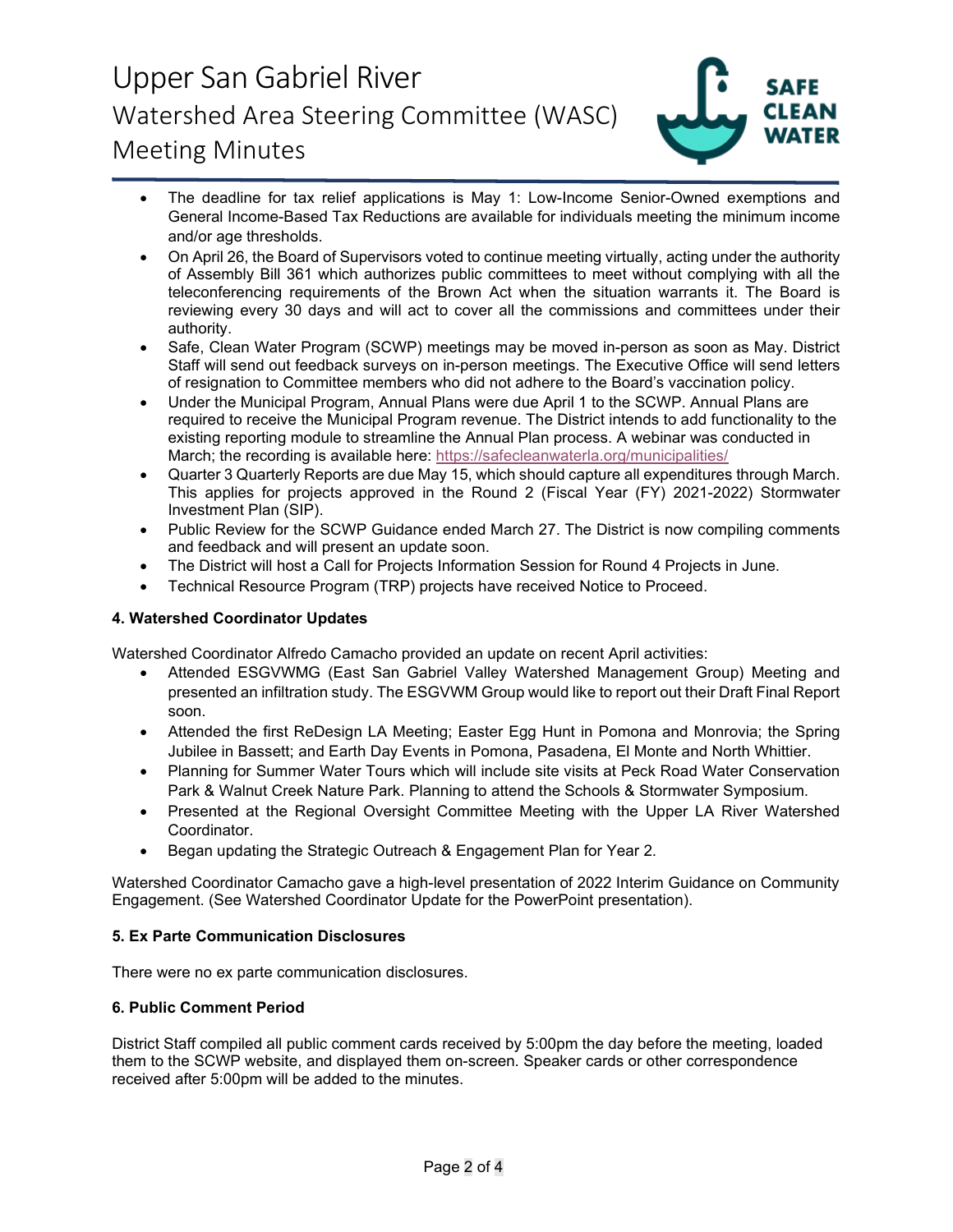

Brad Wardynski presented Alex Tachiki's Public Comment Card (San Gabriel Valley Council of Governments). The Maximizing Impact of Minimum Control Measures Scientific Study (SS) was recently included in Rio Hondo and Upper Los Angeles River WASCs' FY22-23 SIPs. Tachiki encouraged the USGR WASC to also fund the study.

# **7. Presentation and Discussion Items**

Tori Klug (Stantec, Regional Coordination) presented a review of SCWP Goals and Policy per Member Ready's request in a past WASC meeting. Klug specified that discussion of proportionality for municipalities is in terms of benefits not dollar amounts, is written as a goal "to the extent feasible" and that accounting for municipal benefits comes after accounting for a 110% return to disadvantaged communities. The SCWP Goals provide guidance on allocations of benefits rather than allocations of dollar amounts. Mike Antos (Stantec, Regional Coordination) highlighted the "such as, but not limited to" clause which allows project applicants to propose benefits not listed in the policy.

Member Lisa O'Brien asked how far into the future the District expects the WASC to distribute benefit allocations in accordance with the policy. Antos replied that WASC is responsible for trying to meet the policy to the extent possible. Antos added that the Metrics and Monitoring Study (MMS) is tasked with providing more resources to support WASC decision-making.

Member Ready thanked the Regional Coordination Team for the presentation and asked Watershed Coordinator Camacho to investigate possible inequities in the WASC's benefit allocations.

# **a) Upper San Gabriel River (USGR) Project Prioritization and Selection Discussion for populating the Fiscal Year 2022-23 Stormwater Investment Plan.**

District Staff started the discussion by noting that if the WASC includes all considered projects in the SIP, overages would result for this and the next fiscal year.

The WASC discussed funding the design phases of the Pelota Park and Marchant Park projects, noting that funding design allows projects to locate funding from other sources for construction.

The WASC held a discussion about how the members present for the approval of the Round 1 and 2 SIPs approached deliberations on allocations. District Staff confirmed that cost projections for Round 1 and 2 projects are up to date and the Committee initiated discussions about whether the previously approved projects could redistribute funding across fiscal years.

The Committee considered delaying the second year of funds (FY23-24) for the Scientific Studies under consideration in this Round.

Following discussion, the WASC redistributed funding for the Bassett High School Stormwater Capture Multi-Benefit Project approved in Round 1. The WASC will disburse \$7 million, \$4 million, and \$10 million over the next three years. The project proponent confirmed the redistribution was acceptable.

Member Julie Carver noted that the Fairplex Project approved in FY21-22 is slightly delayed. Jon Abelson, project proponent, clarified that the project has been approved for design-only funding and that the proponents are not currently seeking construction funds.

District Staff reminded the WASC that they should consider future construction funds associated with projects included in the SIPs. Estimated construction costs will be noted in future transmittals to the Regional Oversight Committee.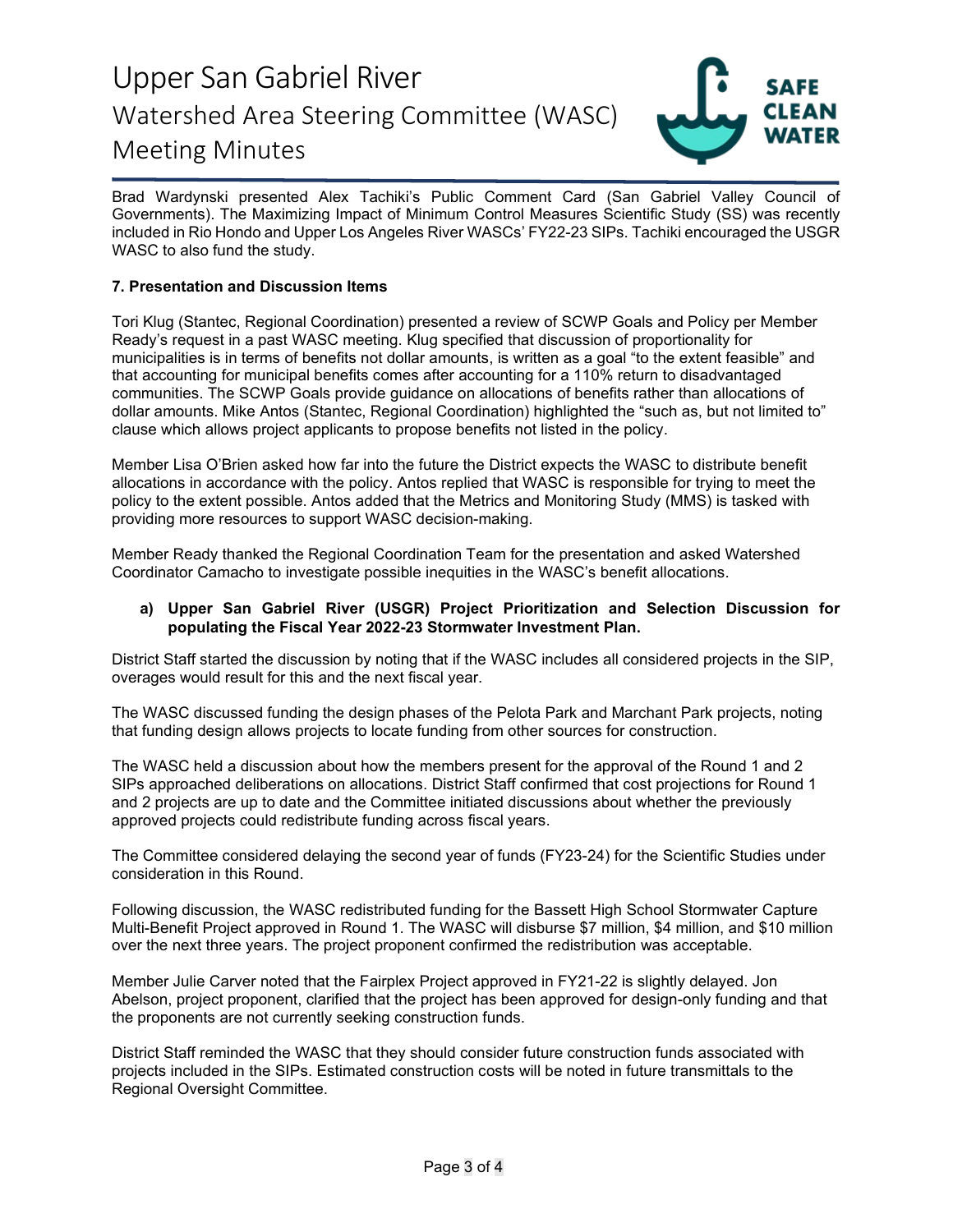

The Barnes Park Project approved in Round 1 would need to confer with the City of Baldwin Park, which is providing a funding match, before shifting funding across fiscal years.

The WASC suggested delaying funds for the Wingate Park Regional EWMP Project approved in Round 1 and created a scenario shifting \$500,000 of funding to FY24-25.

The WASC discussed the Community Garden Scientific Study and the project proponent confirmed they could shift funding across fiscal years (\$120,000 in FY22-23 and \$258,284 in FY23-24).

The WASC suggested redistributing funding for the Maximizing Impact Scientific Study by offering \$20,000 and \$373,000 in FY22-23 and FY23-24. The study proponent confirmed the funding redistribution was acceptable but noted that since other Watershed Areas are included in the study, funds would be spent more efficiently if the studies were synchronized.

The WASC discussed how to distribute funds amongst the proposed projects to fund 3 Infrastructure Program projects and 2 Scientific Studies. Based on their discussion, the WASC created a scenario in the SIP Tool. This scenario includes a partial funding award to the Glendora Avenue Green Streets project. Antos clarified the process of offering a partial funding award, noting that the proponent and the District would need to confirm the project can accomplish what was initially proposed.

# **8. Public Comment Period**

Juan Diaz-Carreras, Community Garden Scientific Study, emphasized the Community Garden Scientific Study's community-driven nature. Many of the gardens selected for the study are located in DACs and would provide direct benefit to those communities while meeting SCWP goals.

## **9. Voting Items**

Member Love motioned to offer a partial funding award to the Glendora Avenue Green Streets project in the amounts of \$150,000, \$150,000, and \$15,000 in FY22-23, FY23-24, and FY24-25, respectively. Member Nelson seconded the motion. The vote was approved.

The voting item was postponed to the next meeting:

a) Approve the final Fiscal Year 2022-23 Stormwater Investment Plan funding recommendations for the USGR Watershed Area and approve submission to the Regional Oversight Committee for review

## **10. Items for Next Agenda**

The next meeting will take place on May 12 at 1:00pm. See the SCWP website for details. Agenda items for the next meeting include:

a) Upper San Gabriel River (USGR) Project Prioritization and Selection Discussion for populating the Fiscal Year 2022-23 Stormwater Investment Plan.

# **11. Adjournment**

Chair Sweet thanked WASC members and the public for their attendance and participation and adjourned the meeting.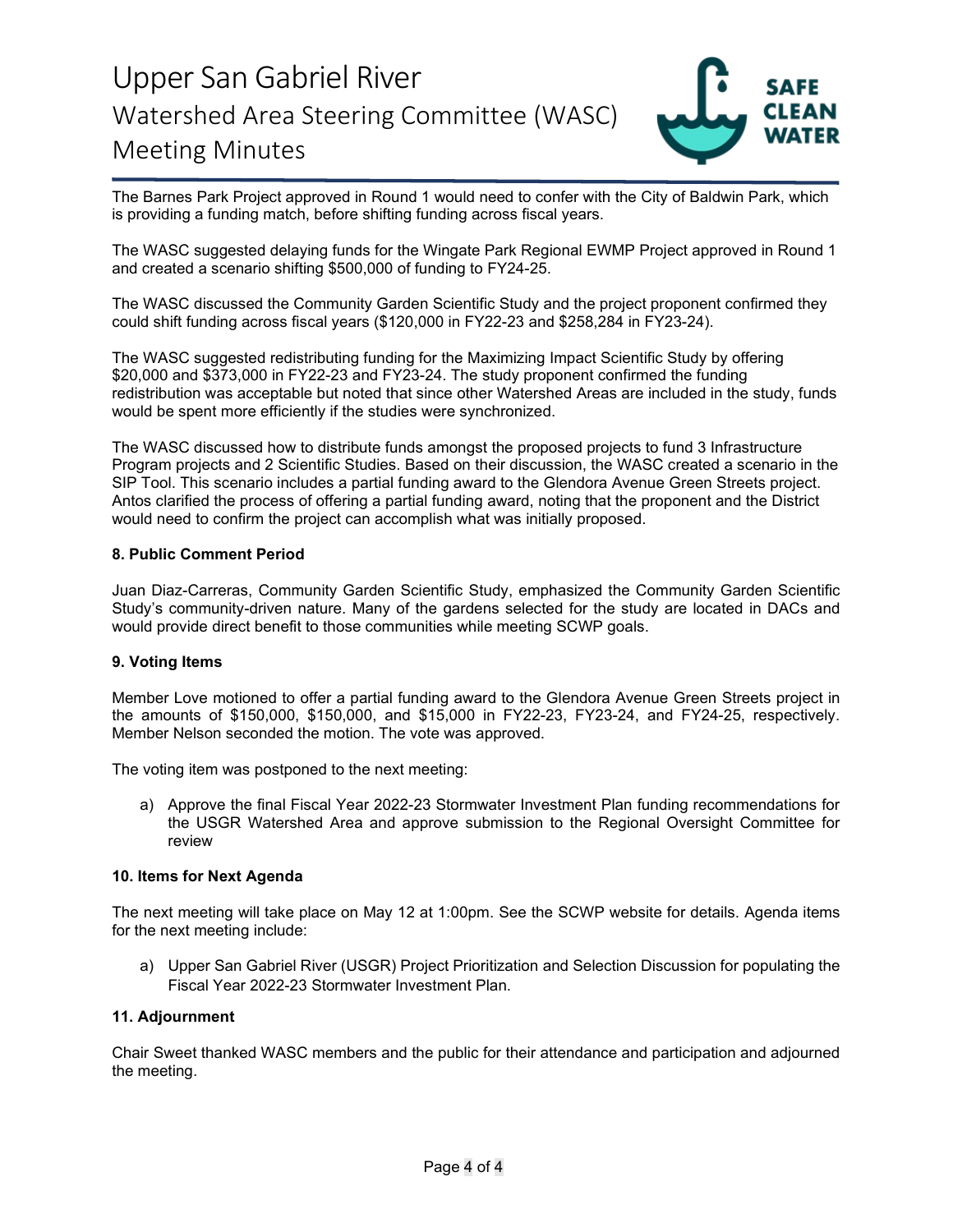| USGR WASC - April 28, 2022          |                                            |                        |                     |                         |                                                              |                                        |                                                                                                |
|-------------------------------------|--------------------------------------------|------------------------|---------------------|-------------------------|--------------------------------------------------------------|----------------------------------------|------------------------------------------------------------------------------------------------|
|                                     |                                            | <b>Quorum Present</b>  |                     |                         | Voting Items (see meeting minutes for additional<br>details) |                                        |                                                                                                |
| <b>Member Type</b>                  | <b>Position</b>                            | Member                 | Voting/<br>Present? | <b>Alternate</b>        | Voting/<br>Present?                                          | Approve 3/24<br><b>Meeting Minutes</b> | Motion to offer Glendora a partial<br>funding award of 150k, 150k, and 15k<br>over the 3 years |
| Agency                              | <b>FCD</b>                                 | Julian Juarez          | X                   | Ramy Gindi              |                                                              | Y                                      | v                                                                                              |
| Agency                              | <b>Upper San Gabriel District</b>          | Tom Love               | X                   | <b>Patty Cortez</b>     |                                                              | Υ                                      | $\vee$                                                                                         |
| Agency                              | Main San Gabriel Basin                     | Kelly Gardner          | X                   | Tony Zampiello          |                                                              | Y                                      |                                                                                                |
| Agency                              | <b>Sanitation Districts</b>                | <b>Kristen Ruffell</b> |                     | Christopher Lapaz       | X                                                            | Y                                      | Υ                                                                                              |
| Agency                              | Los Angeles County Parks and<br>Recreation | Sean Woods             |                     | Clement Lau             |                                                              |                                        |                                                                                                |
| <b>Community Stakeholder</b>        | <b>Huff Strategies</b>                     | <b>Bob Huff</b>        | X                   |                         |                                                              | Α                                      | Υ                                                                                              |
| <b>Community Stakeholder</b>        | <b>Council for Watershed Health</b>        | Drew Ready             | X                   | Jason Casanova          |                                                              | Y                                      | $\mathsf{v}$                                                                                   |
| <b>Community Stakeholder</b>        | <b>Watershed Conservation</b><br>Authority | Johnathan Perisho      | x                   | Jane Tsong              |                                                              | Y                                      | $\mathsf{v}$                                                                                   |
| <b>Community Stakeholder</b>        | <b>Urban Semillas</b>                      | Miguel Luna            | X                   | David Marquez           |                                                              |                                        |                                                                                                |
| <b>Community Stakeholder</b>        | <b>Active SGV</b>                          | David Diaz             | X                   | <b>Wesley Reutimann</b> |                                                              | Y                                      | Υ                                                                                              |
| Municipal                           | <b>Baldwin Park</b>                        | Sam Gutierrez          |                     |                         |                                                              |                                        |                                                                                                |
| Municipal                           | Bradbury                                   | <b>Kevin Kearney</b>   | x                   |                         |                                                              |                                        | v                                                                                              |
| Municipal                           | Glendora                                   | <b>Alison Sweet</b>    | X                   | <b>Sharon Gallant</b>   |                                                              | Y                                      | $\mathsf{v}$                                                                                   |
| Municipal                           | Industry                                   | Joshua Nelson          | X                   | John Di Mario           |                                                              | Y                                      | Y                                                                                              |
| Municipal                           | Los Angeles County                         | Fernando Villaluna     | X                   | Joseph Venzon           |                                                              | Y                                      | Y                                                                                              |
| Municipal                           | Pomona                                     | Julie Carver           | X                   | Fabian Aoun             |                                                              | Y                                      | Υ                                                                                              |
| Municipal                           | La Verne                                   | Lisa O'Brien           | X                   | <b>Shari Garwick</b>    |                                                              | Y                                      | v                                                                                              |
| Non-Voting                          | <b>Watershed Coordinator</b>               | Alfredo Camacho        | X                   |                         |                                                              |                                        |                                                                                                |
| <b>Total Non-Vacant Seats</b>       |                                            | 17                     |                     |                         | Yay (Y)                                                      | 12                                     | 13                                                                                             |
| <b>Total Voting Members Present</b> |                                            | 15 <sub>15</sub>       |                     |                         | Nay(N)                                                       | $\overline{0}$                         | $\overline{0}$                                                                                 |
| Agency                              |                                            | $\Delta$               |                     |                         | Abstain (A)                                                  | $\overline{1}$                         | $\overline{0}$                                                                                 |
| <b>Community Stakeholder</b>        |                                            | 5 <sup>5</sup>         |                     |                         | Total                                                        | 13                                     | 13                                                                                             |
| Municipal                           |                                            | 6 <sup>°</sup>         |                     |                         |                                                              | Approved                               | Approved                                                                                       |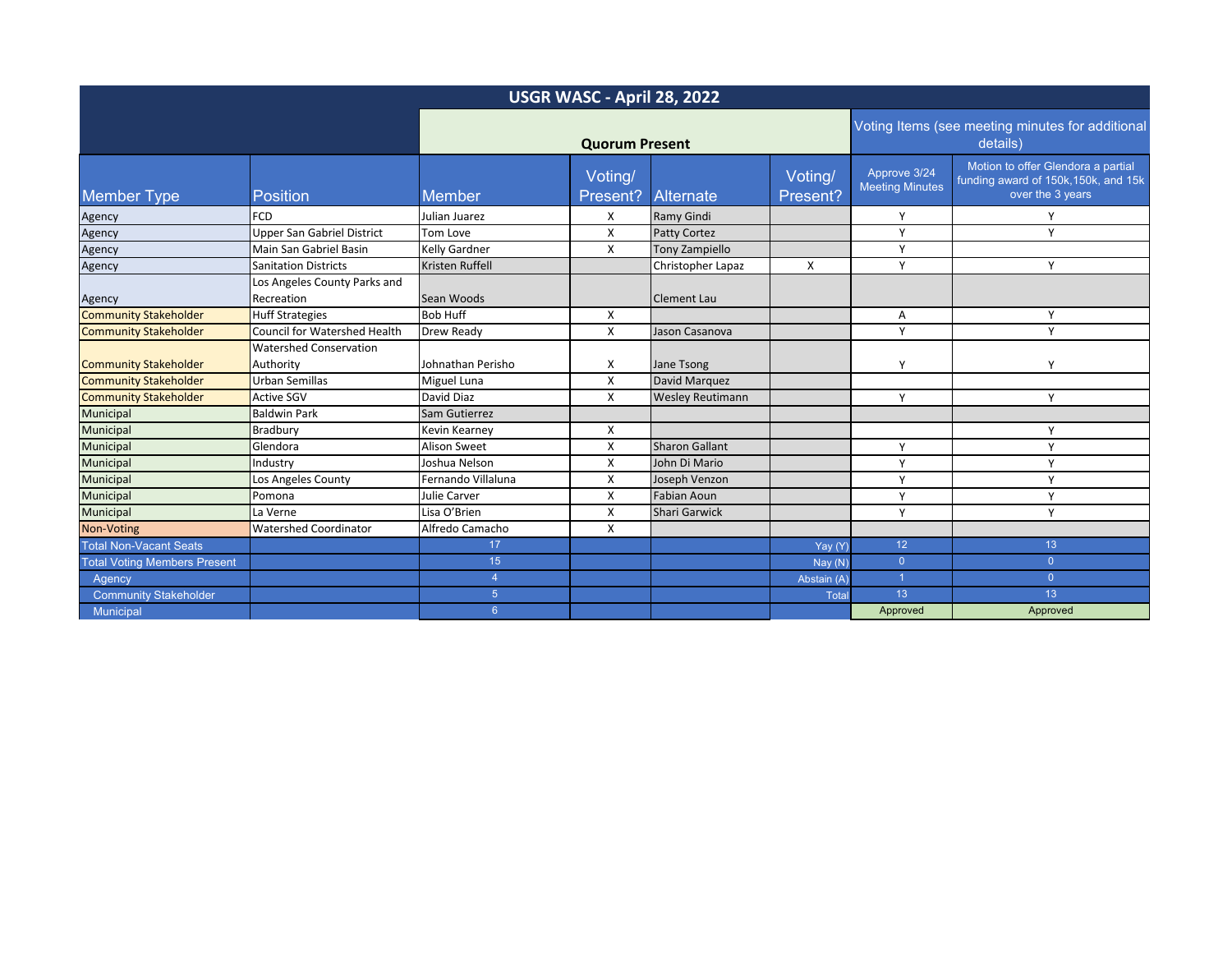| <b>Attendance</b>                                    |                                                                |  |  |  |  |  |
|------------------------------------------------------|----------------------------------------------------------------|--|--|--|--|--|
| USGR WASC - April 28, 2022                           |                                                                |  |  |  |  |  |
| Alfredo Camacho - Day One (Watershed Coordinator)    | Juan Diaz-Carreras - WSP                                       |  |  |  |  |  |
| Alison Sweet - City of Glendora                      | Julian Juarez - LACFCD                                         |  |  |  |  |  |
| Andrea Ampig - City of Glendora                      | Julie Carver - City of Pomona                                  |  |  |  |  |  |
| Andrew Kim - DPW                                     | Katie Harrel - CWE                                             |  |  |  |  |  |
| Anthony Ortega - City of Pomona                      | Kevin Kearney - City of Bradbury                               |  |  |  |  |  |
| <b>Belen Bernal</b>                                  | Larry Tran - LACFCD                                            |  |  |  |  |  |
| <b>Bob Huff</b>                                      | Lauren Marshall - City of San Dimas                            |  |  |  |  |  |
| Brad Wardynski - Craftwater                          | Lauro Alvarado - Tetra Tech                                    |  |  |  |  |  |
| <b>Bridget Childs - Stantec</b>                      | Lisa O'Brien - City of La Verne                                |  |  |  |  |  |
| Chris Lapaz                                          | Lonnie Chung - LA County Public Works                          |  |  |  |  |  |
| Curt Roth - DRP Engineering                          | Mark Hall - Greater Los Angeles County Vector Control District |  |  |  |  |  |
| David Diaz - ActiveSGV                               | Mathew Hudson - City of Industry                               |  |  |  |  |  |
| Donna Tran - LA County Public Works                  | Melanie Hu - LACFCD                                            |  |  |  |  |  |
| Drew Ready - Council for Watershed Health            | Miguel Luna - Urban Semillas                                   |  |  |  |  |  |
| Ed Othmer - Stantec                                  | Mike Antos - Stantec Regional Coordination                     |  |  |  |  |  |
| Eric Bonilla - LACFCD                                | Oliver Galang - Craftwater Engineering Inc                     |  |  |  |  |  |
| Fernando Villaluna - Los Angeles County Public Works | Paul Senker - Geosyntec                                        |  |  |  |  |  |
| James Cramsie - City of Industry (CNC Eng)           | Sharon Gallant - City of Covina                                |  |  |  |  |  |
| Jason Casanova - Council for Watershed health        | Stephanie Tong - LACFCD                                        |  |  |  |  |  |
| Jessica Arm - MWD                                    | Tom Love - Upper District                                      |  |  |  |  |  |
| Johnathan Perisho - Watershed Conservation Authority | Tori Klug - Stantec Regional Coordination                      |  |  |  |  |  |
| Jonathan Abelson - ESGV / Stantec                    | Yovanni Viramontes - City of Baldwin Park                      |  |  |  |  |  |
| Joshua Nelson - City of Industry                     |                                                                |  |  |  |  |  |